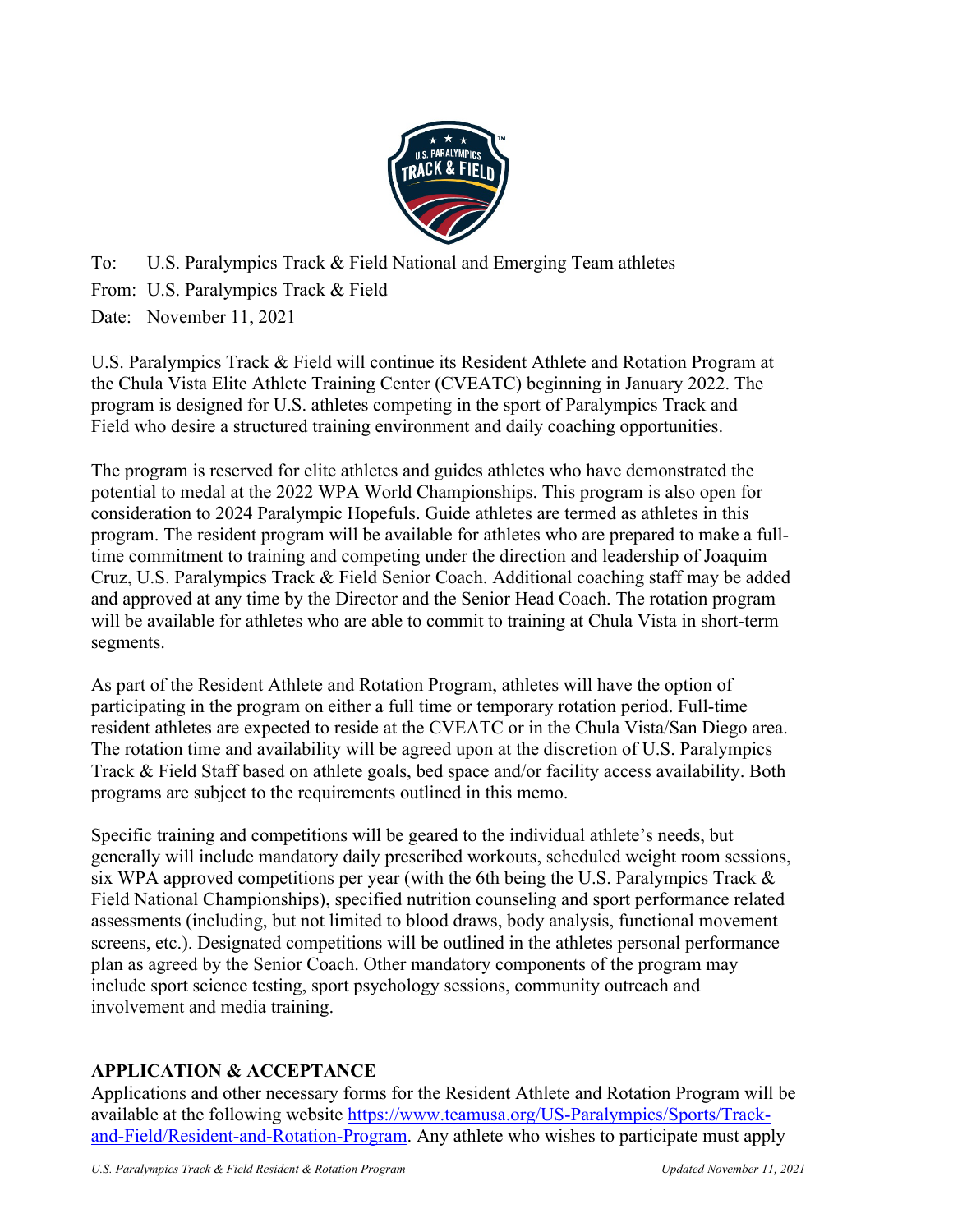and be accepted into the program. Acceptance to the program will be at the sole discretion of U.S. Paralympics Track & Field staff and all positions available in the program are not required to be filled. *All resident and rotational athletes will be required to re-apply based on the program application dates listed below.* 

For consideration, applicants must:

- Athlete must be a current U.S. citizen
- Not be enrolled part-time in school and/or employed part-time where the combined total of school and/or work hours exceeds twenty (20) hours per week.
- Maintain a 2.0 GPA for college courses taken while in the program.
- Be willing to submit to a complete a health profile coordinated by the USOPC Sports Medicine division, including a thorough medical history and comprehensive physical examination.
- Be able to live independently and take care of all personal needs without supervision which shall include, but not be limited to, attending practices, meetings, showering, dressing, eating, etc.
- Be in compliance with USOPC Vaccination Requirement

Evaluation of athletes for acceptance to the Resident Athlete and Rotation Program will consider a wide range of factors including:

- Space availability
- Athletes must have met national team standards, demonstrated the ability to make a senior international team, demonstrated progress towards being a 2024 Paralympic Hopeful, as determined in the sole discretion of U.S. Paralympics Track & Field staff.
- Athlete's desire and willingness to commit fully to the training outlined or approved by the U.S. Paralympics Track & Field.
- Training compatibility with other resident athletes, coaches and staff.
- Other relevant performance data from current quadrennium.

U.S. Paralympics Track & Field may add additional athletes after the application deadline has passed and after the program start date if additional spots remain. Late applications will be accepted at the sole discretion of U.S. Paralympics Track & Field staff. Unless special circumstances are cited and approved by the U.S. Paralympics Track & Field staff, resident and/or rotation programs will be awarded at one training center only.

There will be one term for the Chula Vista resident program with the on campus program ending September 30, 2022. Upon selection of the 2022 WPA World Championships team resident athletes (on and off campus) may be re-evaluated to prioritize training opportunities for athletes selected to compete at the 2022 WPA World Championships.

## **IMPORTANT DATES (2021-2021):**

| Application for 2022 Resident Program opens    |
|------------------------------------------------|
| Application for 2022 Resident Program closes   |
| Notification of acceptance to Resident Program |
| Resident Program athlete move-in               |
| <b>Resident Athlete Re-Evaluation</b>          |
| 2022 On Campus Resident Program Ends           |
| Application for 2023 Resident Program opens    |
| Application for 2023 Resident Program closes   |
|                                                |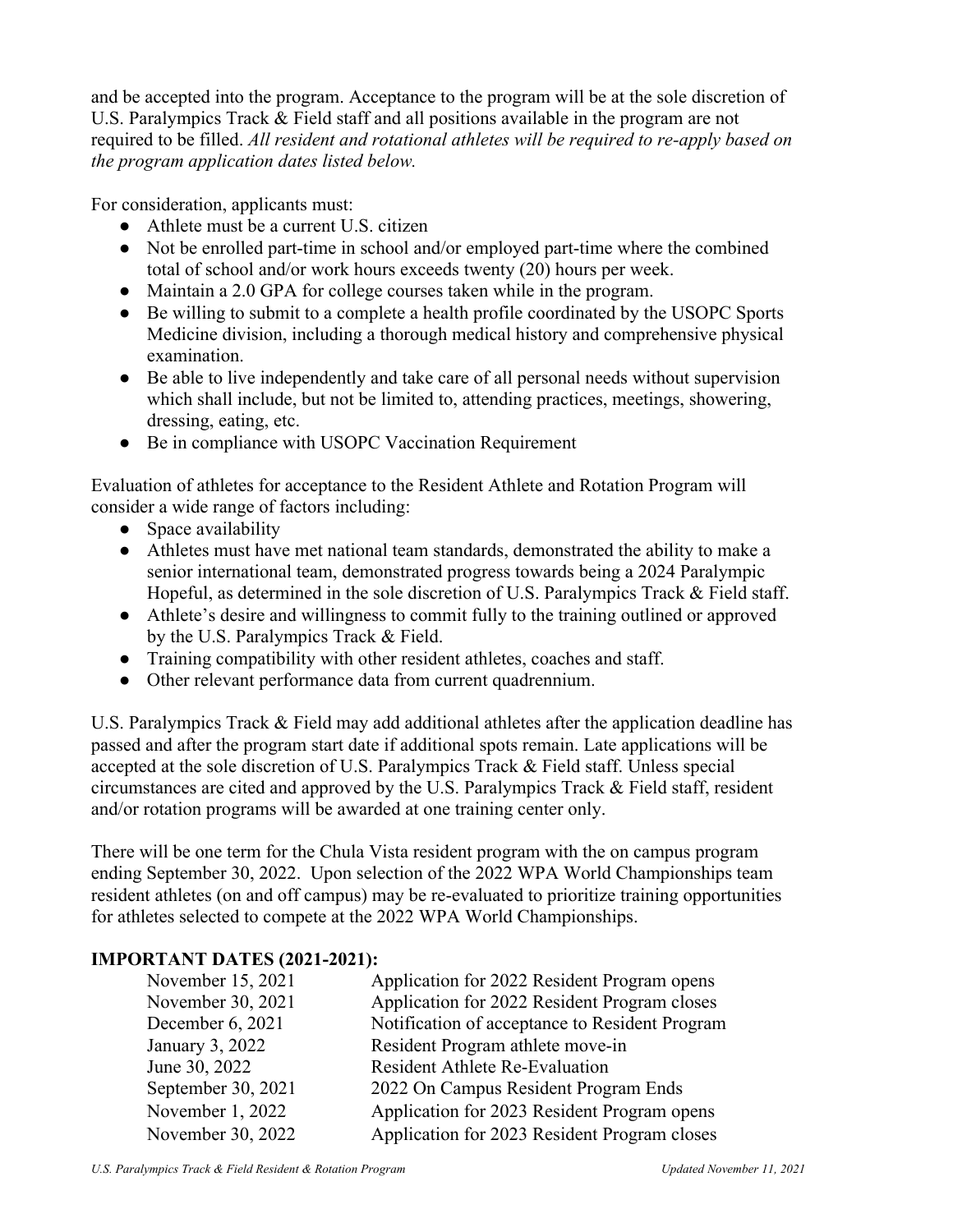December 6, 2022 Notification of acceptance to Resident Program January 2, 2021 2023 Resident Program athlete move-in

Applications for the Rotation Program are accepted on a rolling basis and must be submitted no later than **six (6) weeks** in advance of athlete's requested start date unless otherwise discussed with the Director. There will be no rotation program opportunities after September 30, 2022.

Athletes will be given at least a thirty (30) day notice of move-out date in accordance with their term application. If you are no longer training, competing, failure to make the World Championships team or for non-compliance with rules and guidelines, you could receive a thirty (30) day move-out notice mid-term. Athletes must take all their belongings at the time of move out, ensure cleanliness of living areas, communicate their move-out date with U.S. Paralympics Track & Field staff, check out with Senior Head Coach, and follow CVEATC check-out procedures. Extenuating circumstances for move-out will be considered, but resident application deadlines are otherwise strict.

Athlete competition requirements will be outlined in each year's Sport and Program Plan and athletes personal performance plans. Required team events, competitions or a resident required proof-of-fitness test may be added at the discretion of the Senior Coach and in conjunction with the athletes coach if different than Coach Cruz. In order for proof of performance times to be approved, the competition must be sanctioned by World Para Athletics through the competition approval process unless otherwise agreed upon with the Senior Coach.

## **ATHLETE BENEFITS**

Participation in the Resident Athlete and Rotation Program is not a guarantee that an athlete will be selected to participate in World Para Athletics Championships, Paralympic Games or other major international competitions*.* To be named to these competitions, an athlete must qualify through the respective selection procedures for each competition. Participation in the program does not affect national team status or any of the related benefits. Participation in the program is voluntary and is contingent upon agreement to and compliance with the specific terms and conditions of the program.

Athletes accepted to the program will be eligible to receive the following benefits:

- Double occupancy room at the CVEATC (for full-time and rotational on campus athletes only; roommate preferences are not guaranteed).
- Meals provided by CVEATC.
- CVEATC facility usage.
- Daily training led by the Senior Coach or assigned coaching personnel.
- Access to sports medicine, strength and conditioning, nutrition counseling, sports psychology and other USOPC sport performance services as directed by the Senior Coach and approved by Director. Level of access for certain performance services is dependent on U.S. Paralympics Track & Field National Team status. Only national team athletes have gold access, which includes limited free massage.
- Paid entry and support to attend specific approved competitions (to be identified by Senior Coach and/or in conjunction with assigned personal coach if applicable).
- Travel arrangements provided for approved competitions as a part of the resident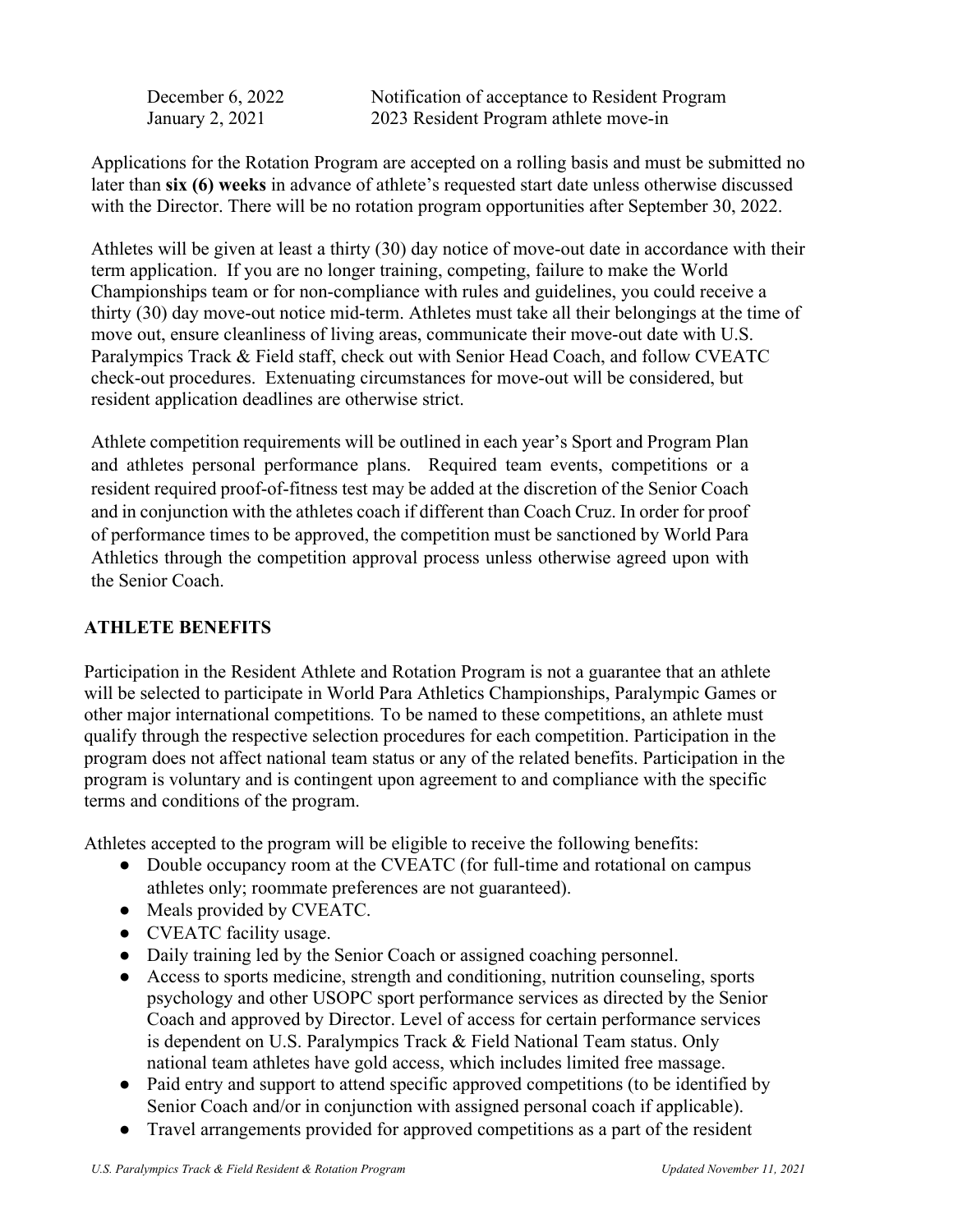program.

• Stipend up to \$500 for athlete move in. Athletes may be reimbursed up to \$500 for gas, airfare, baggage fees, etc. for initial move in. Athletes will only be reimbursed with gas receipts; mileage request will not be accepted.

# **WAIVER AND PARTICIPATION FORMS**

Upon acceptance into the program, all participants are required to sign the following forms:

- USOPC Waiver and Release of Liability
- CVEATC Waiver
- USOPC COVID-19 Waiver
- USOPC Service Animal Agreement (if applicable)
- Resident Athlete Application
- Athlete Agreement
- USOPC Participant Biography
- Medical History Questionnaire
- CVEATC Weight Room Waiver
- HIPAA Form
- USOPC Vaccination Requirement
- Any additional documents/waivers required by U.S Paralympics Track & Field, the USOPC or CVEATC

## **EXPECTATIONS OF PARTICIPANTS**

All participants in the program are responsible for fulfilling program commitments. Failure to meet program requirements may result in removal from the program. Additional expectations are as follows:

- Full-time athletes are expected to cover his/her own expenses for moving to/from Chula Vista (U.S. Paralympics Track & Field will provide travel reimbursements for initial move in only; all other costs are the responsibility of the athlete).
- Unless special circumstances are cited, resident and/or rotation programs will be awarded at one training center only.
- Athletes are selected to the program to focus on full-time training. Any involvement in school, part-time employment and/or volunteer schedules must be arranged around training times with a maximum of 20 hours unless approved in writing by director of U.S Paralympics Track & Field. *Work and school schedules must be reviewed as a part of the application and approved by the director prior to beginning school, employment or residency.*
- Each athlete must demonstrate progress in training and competition, including reaching performance measurements established by the athlete and Senior Coach in collaboration with the Director and any specific outside coach for the year.
- Progress in international standings will be a consideration in evaluating both program and individual resident athlete applications and renewals. Coaches will report each athlete's progress and specific performance standards throughout each year as determined by the Director.
- Athletes are expected to have a personal performance plan for their residency. Plans may address education, part-time employment, community service opportunities or other areas of interest to the athlete.
- Each athlete member of a program must complete a health profile, functional movement screen and body analysis as soon as possible following their arrival with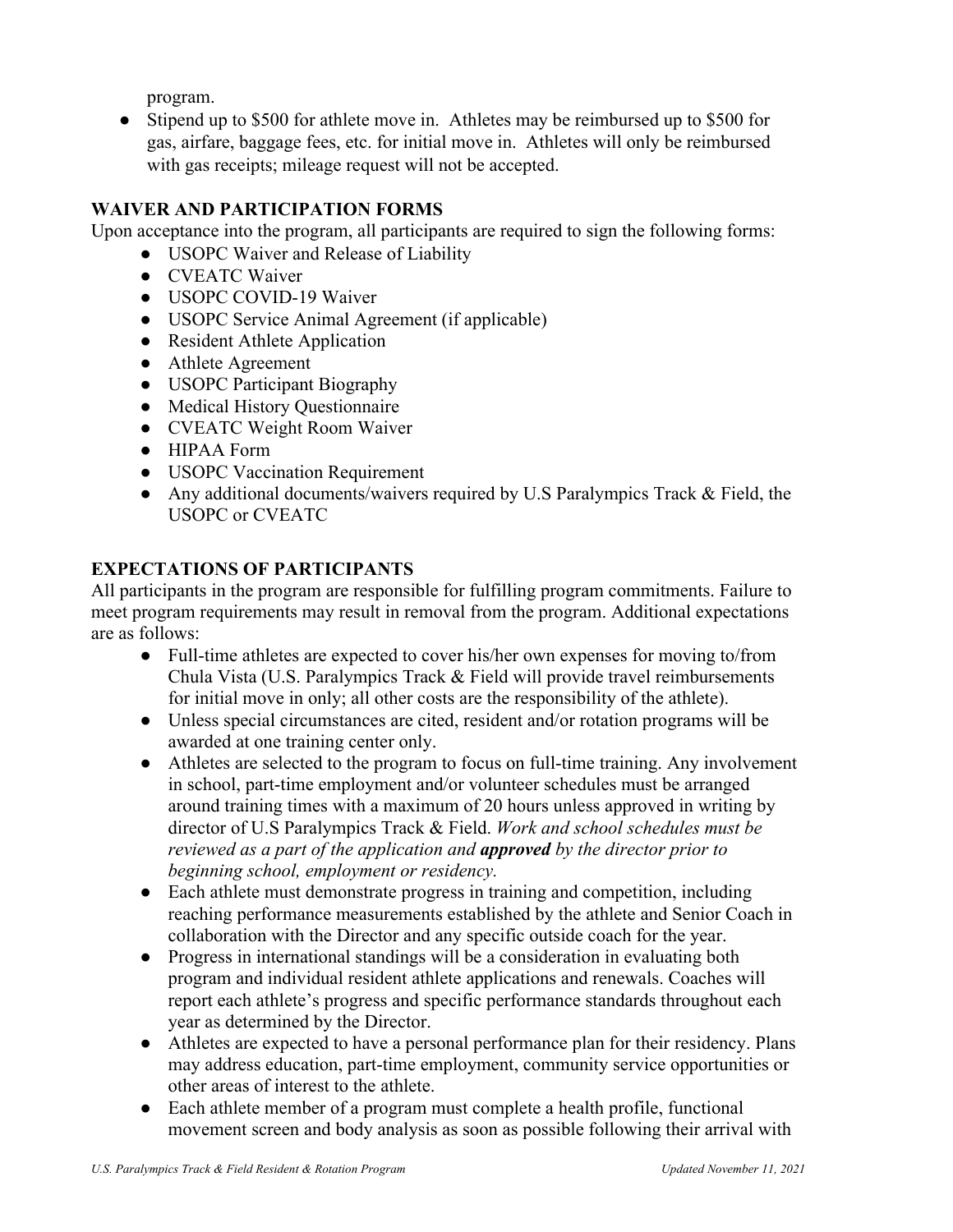the USOPC Sports Medicine.

- All new applicants will be placed on a 90-day probation period. After 60 days, the Senior Coach will be asked to review the athlete's progress and acclimation to the program. This is designed to allow both the coach and the athlete to determine if the athlete has the potential to be successful, both in training and socially, within the structure of the current U.S. Paralympics Track & Field Resident Program.
- Athletes must participate in a mandatory check in monthly to include athlete and designated resident support staff which may include coach, nutrition, strength & conditioning, sport psychology, USPTF staff, etc. as needed.
- Athletes are expected to communicate weekly with the Senior Coach, attend all scheduled practices on time and participate in all scheduled competitions throughout the program period unless excused by the Senior Coach prior to the scheduled activity.
- Athletes must attend other team activities (meetings, media training, community appearances, special events, etc.) as directed by the Senior Coach or Director.
- Athletes must develop and achieve short and long-term performance goals as defined and approved by the Senior Coach and Director.
- Athletes must complete and pass a proof of performance test as agreed upon by Senior Coach, athlete and Director.
- Athletes participating in the program are specifically prohibited from soliciting training programs from external coaches without consent and inclusion of the Resident Head Coach and Director.
- All resident and program participants must maintain apartment, room and property cleanliness at all times.
- Any issues that occur with other residents or staff must be reported to the Senior Coach and/or Director no later than the next business day.
- Guests should not be in a shared bedroom without the consent of the athlete's roommate.
- Athletes who will leave the CVEATC for a period of two weeks or longer will be expected to remove all belongings from room unless approved by the Director.
- Athletes are expected to be mature and considerate roommates, responsible teammates and represent U.S Paralympics Track & Field accordingly at the CVEATC and at all team activities and events.
- Sports medicine resources will be utilized to keep athletes healthy and injury-free. However, if an athlete sustains a long-term illness or serious injury that compromises his/her ability to train over an extended period of time, continued participation in the program may not provide the athlete with a significant performance benefit and thus the athlete may be removed from the program.
- Athletes are required to wear U.S. Paralympics Track & Field uniforms, competition gear and other issued clothing at official team or resident team competitions and functions as directed by the Senior Coach and U.S. Paralympics Track & Field staff.

## **REMOVAL FROM THE PROGRAM**

Athlete participation in the program may be terminated at any time by U.S. Paralympics Track & Field for any reason. Notice of removal from the program will be provided to the athlete in writing and will be effective immediately upon such notice or as specified in the notice. An